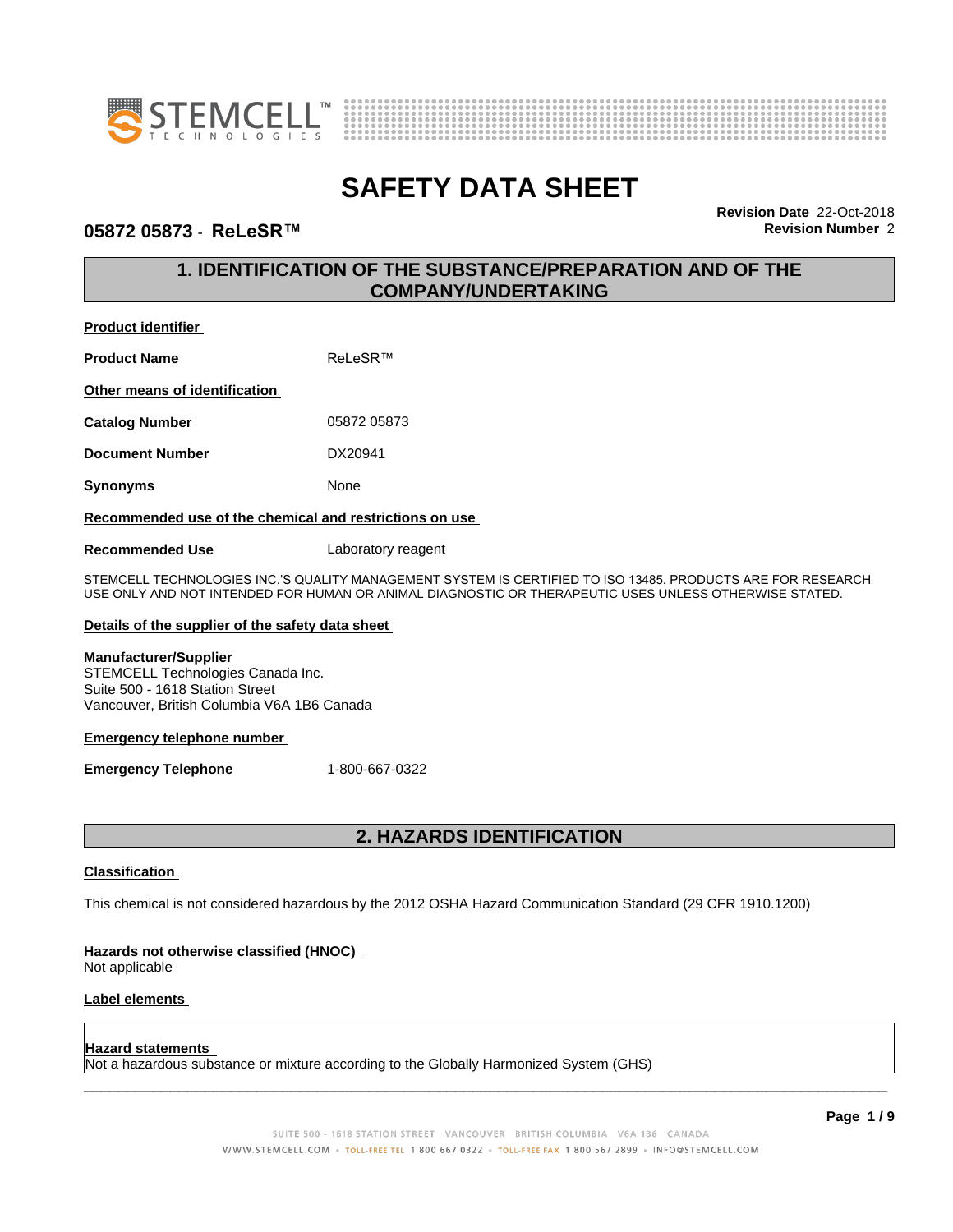



\_\_\_\_\_\_\_\_\_\_\_\_\_\_\_\_\_\_\_\_\_\_\_\_\_\_\_\_\_\_\_\_\_\_\_\_\_\_\_\_\_\_\_\_\_\_\_\_\_\_\_\_\_\_\_\_\_\_\_\_\_\_\_\_\_\_\_\_\_\_\_\_\_\_\_\_\_\_\_\_\_\_\_\_\_\_\_\_\_\_\_\_\_ **Revision Date** 22-Oct-2018

## **05872 05873** - **ReLeSR™ Revision Number** 2

The product contains no substances which at their given concentration, are considered to be hazardous to health.

**Appearance** Clear **Physical state** Liquid **Odor No information available Appearance** Clear

# **Other Information**

Not applicable

### **Unknown acute toxicity** 0 % of the mixture consists of ingredient(s) of unknown toxicity

0 % of the mixture consists of ingredient(s) of unknown acute oral toxicity

0 % of the mixture consists of ingredient(s) of unknown acute dermal toxicity

0 % of the mixture consists of ingredient(s) of unknown acute inhalation toxicity (gas)

0 % of the mixture consists of ingredient(s) of unknown acute inhalation toxicity (vapor)

0 % of the mixture consists of ingredient(s) of unknown acute inhalation toxicity (dust/mist)

### **3. COMPOSITION/INFORMATION ON INGREDIENTS**

#### **Substance**

Not applicable.

### **Mixture**

Not a hazardous substance or mixture according to the Globally Harmonized System (GHS)

\*The exact percentage (concentration) ofcomposition has been withheld as a trade secret.

### **4. FIRST AID MEASURES**

### **Description of first aid measures**

| <b>Inhalation</b>   | Remove to fresh air.                                                                                                    |
|---------------------|-------------------------------------------------------------------------------------------------------------------------|
| Eye contact         | Rinse thoroughly with plenty of water for at least 15 minutes, lifting lower and upper eyelids.<br>Consult a physician. |
| <b>Skin contact</b> | Wash skin with soap and water.                                                                                          |
| Ingestion           | Clean mouth with water and drink afterwards plenty of water.                                                            |
|                     |                                                                                                                         |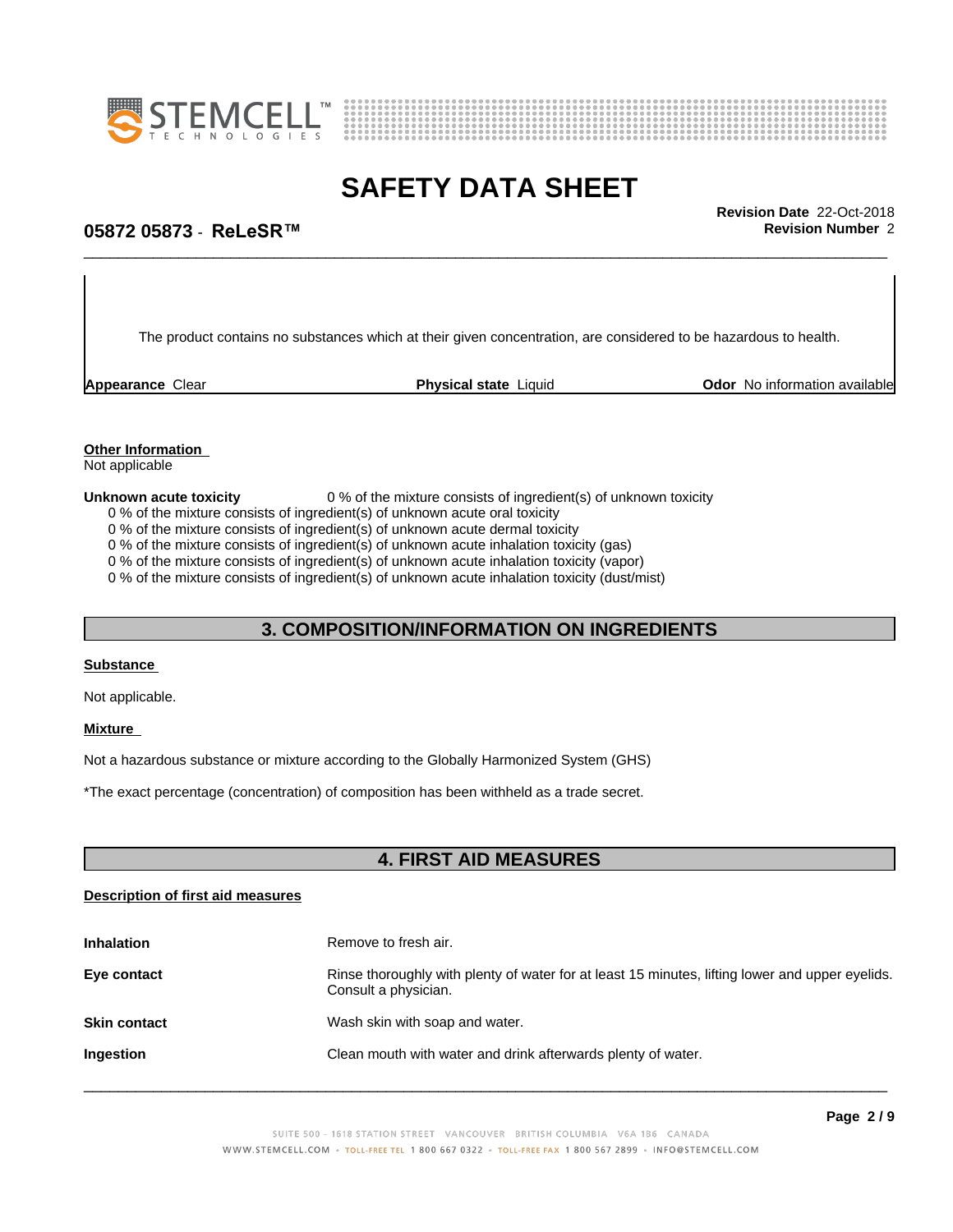



\_\_\_\_\_\_\_\_\_\_\_\_\_\_\_\_\_\_\_\_\_\_\_\_\_\_\_\_\_\_\_\_\_\_\_\_\_\_\_\_\_\_\_\_\_\_\_\_\_\_\_\_\_\_\_\_\_\_\_\_\_\_\_\_\_\_\_\_\_\_\_\_\_\_\_\_\_\_\_\_\_\_\_\_\_\_\_\_\_\_\_\_\_ **Revision Date** 22-Oct-2018

# **05872 05873** - **ReLeSR™ Revision Number** 2

| Most important symptoms and effects, both acute and delayed                                               |                                                                                                                                       |  |  |  |
|-----------------------------------------------------------------------------------------------------------|---------------------------------------------------------------------------------------------------------------------------------------|--|--|--|
| <b>Symptoms</b>                                                                                           | No information available.                                                                                                             |  |  |  |
|                                                                                                           | Indication of any immediate medical attention and special treatment needed                                                            |  |  |  |
| Note to physicians                                                                                        | Treat symptomatically.                                                                                                                |  |  |  |
|                                                                                                           | <b>5. FIRE-FIGHTING MEASURES</b>                                                                                                      |  |  |  |
| <b>Suitable Extinguishing Media</b>                                                                       | Use extinguishing measures that are appropriate to local circumstances and the<br>surrounding environment.                            |  |  |  |
| Unsuitable extinguishing media                                                                            | CAUTION: Use of water spray when fighting fire may be inefficient.                                                                    |  |  |  |
| Specific hazards arising from the<br>chemical                                                             | No information available.                                                                                                             |  |  |  |
| <b>Explosion data</b><br>Sensitivity to Mechanical Impact None.<br><b>Sensitivity to Static Discharge</b> | None.                                                                                                                                 |  |  |  |
| Special protective equipment for<br>fire-fighters                                                         | Firefighters should wear self-contained breathing apparatus and full firefighting turnout<br>gear. Use personal protection equipment. |  |  |  |
|                                                                                                           | <b>6. ACCIDENTAL RELEASE MEASURES</b>                                                                                                 |  |  |  |

**Personal precautions, protective equipment and emergency procedures**

| <b>Personal precautions</b>                          | Ensure adequate ventilation.                                                         |  |
|------------------------------------------------------|--------------------------------------------------------------------------------------|--|
| <b>Environmental precautions</b>                     |                                                                                      |  |
| <b>Environmental precautions</b>                     | See Section 12 for additional Ecological Information.                                |  |
| Methods and material for containment and cleaning up |                                                                                      |  |
| <b>Methods for containment</b>                       | Prevent further leakage or spillage if safe to do so.                                |  |
| Methods for cleaning up                              | Pick up and transfer to properly labeled containers.                                 |  |
| <b>Prevention of secondary hazards</b>               | Clean contaminated objects and areas thoroughly observing environmental regulations. |  |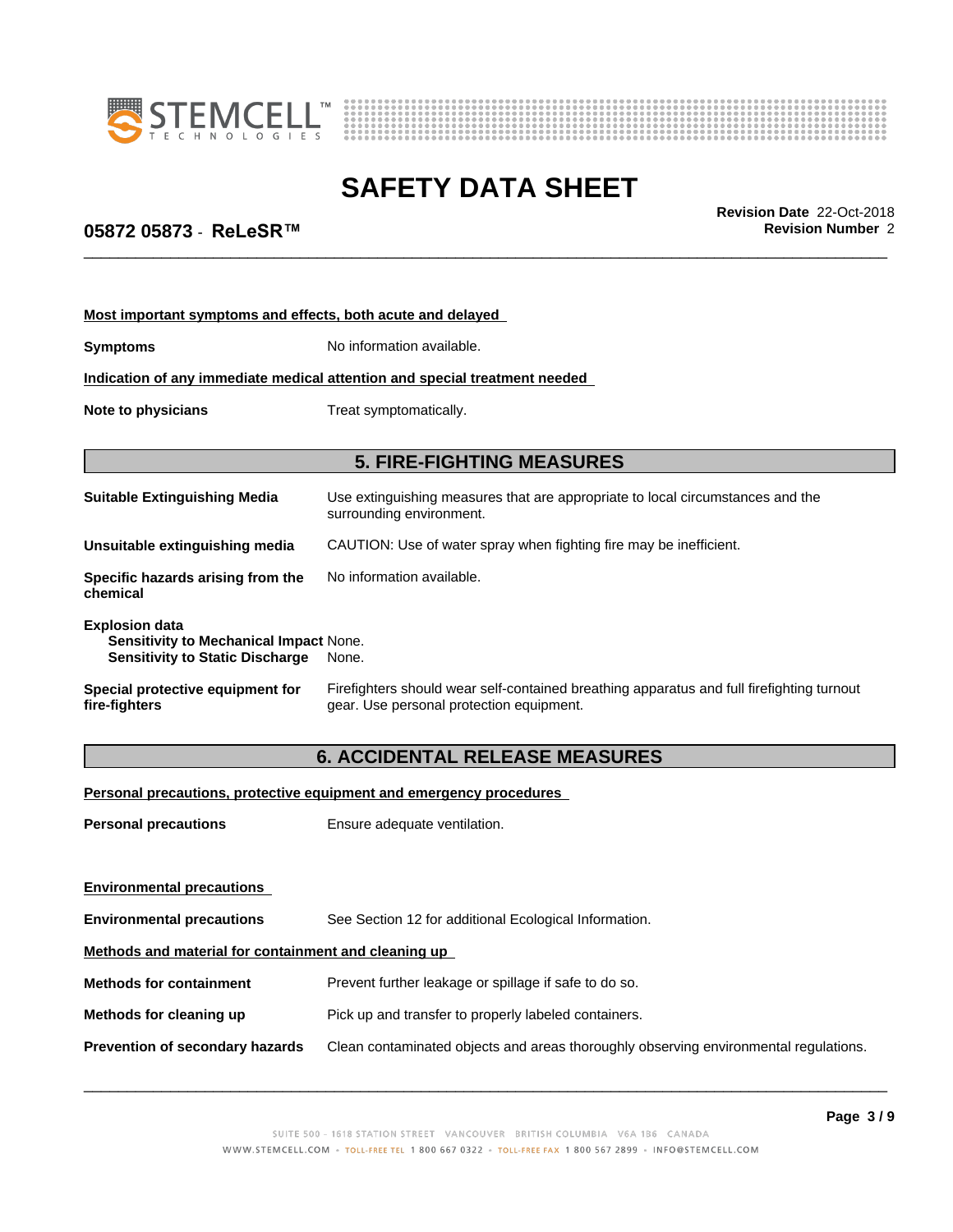



\_\_\_\_\_\_\_\_\_\_\_\_\_\_\_\_\_\_\_\_\_\_\_\_\_\_\_\_\_\_\_\_\_\_\_\_\_\_\_\_\_\_\_\_\_\_\_\_\_\_\_\_\_\_\_\_\_\_\_\_\_\_\_\_\_\_\_\_\_\_\_\_\_\_\_\_\_\_\_\_\_\_\_\_\_\_\_\_\_\_\_\_\_ **Revision Date** 22-Oct-2018

# **05872 05873** - **ReLeSR™ Revision Number** 2

|                                                              | 7. HANDLING AND STORAGE                                                                                                                                                     |  |
|--------------------------------------------------------------|-----------------------------------------------------------------------------------------------------------------------------------------------------------------------------|--|
| <b>Precautions for safe handling</b>                         |                                                                                                                                                                             |  |
| Advice on safe handling                                      | Handle in accordance with good industrial hygiene and safety practice.                                                                                                      |  |
| Conditions for safe storage, including any incompatibilities |                                                                                                                                                                             |  |
| <b>Storage Conditions</b>                                    | Keep containers tightly closed in a dry, cool and well-ventilated place.                                                                                                    |  |
|                                                              | 8. EXPOSURE CONTROLS/PERSONAL PROTECTION                                                                                                                                    |  |
| <b>Control parameters</b>                                    |                                                                                                                                                                             |  |
| <b>Exposure Limits</b>                                       | This product, as supplied, does not contain any hazardous materials with occupational<br>exposure limits established by the region specific regulatory bodies.              |  |
| <b>Appropriate engineering controls</b>                      |                                                                                                                                                                             |  |
| <b>Engineering controls</b>                                  | <b>Showers</b><br>Eyewash stations<br>Ventilation systems.                                                                                                                  |  |
|                                                              | Individual protection measures, such as personal protective equipment                                                                                                       |  |
| <b>Eye/face protection</b>                                   | No special protective equipment required.                                                                                                                                   |  |
| Skin and body protection                                     | No special protective equipment required.                                                                                                                                   |  |
| <b>Respiratory protection</b>                                | No protective equipment is needed under normal use conditions. If exposure limits are<br>exceeded or irritation is experienced, ventilation and evacuation may be required. |  |
| <b>General hygiene considerations</b>                        | Handle in accordance with good industrial hygiene and safety practice.                                                                                                      |  |

# **9. PHYSICAL AND CHEMICAL PROPERTIES**

**Information on basic physical and chemical properties Physical state**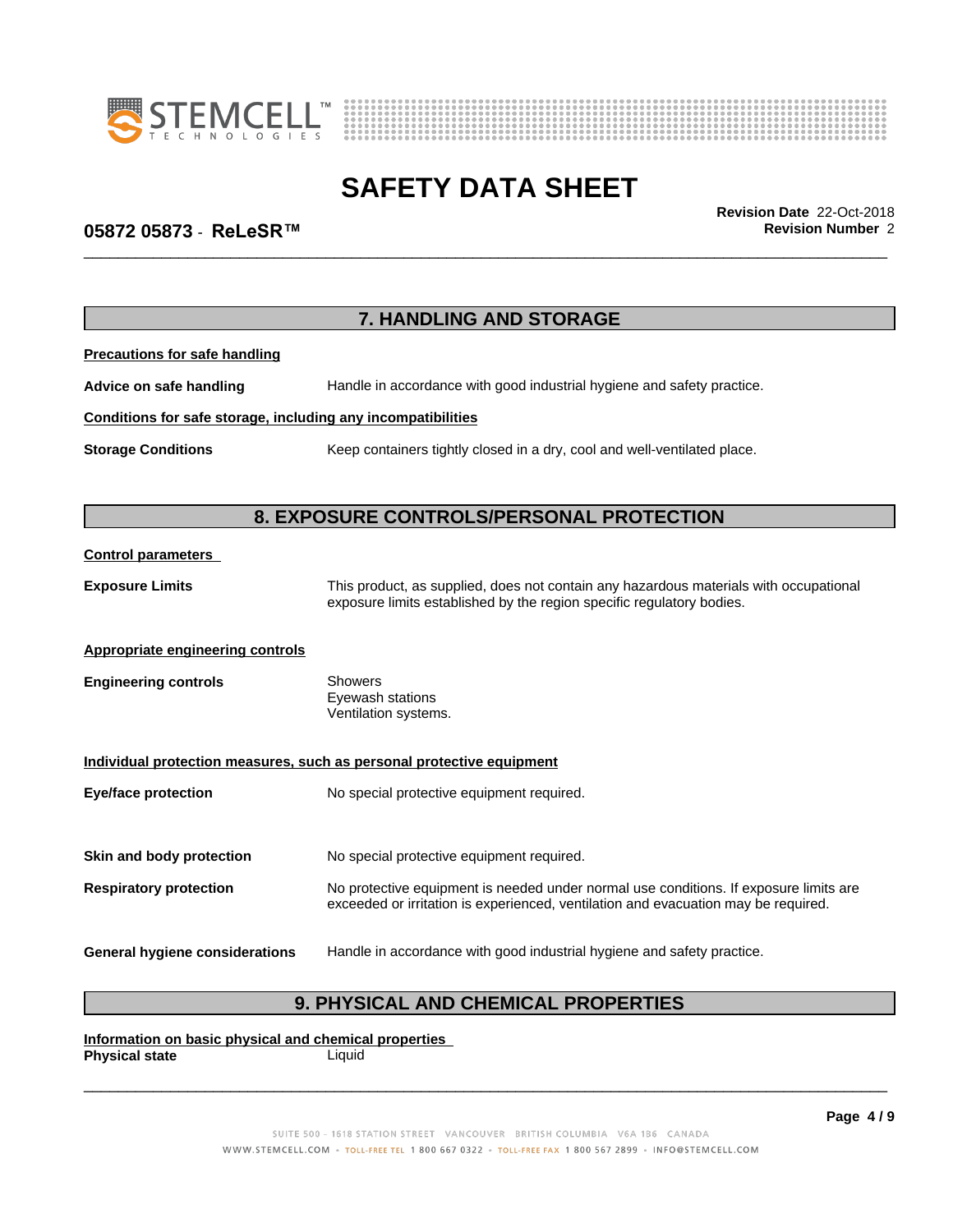



\_\_\_\_\_\_\_\_\_\_\_\_\_\_\_\_\_\_\_\_\_\_\_\_\_\_\_\_\_\_\_\_\_\_\_\_\_\_\_\_\_\_\_\_\_\_\_\_\_\_\_\_\_\_\_\_\_\_\_\_\_\_\_\_\_\_\_\_\_\_\_\_\_\_\_\_\_\_\_\_\_\_\_\_\_\_\_\_\_\_\_\_\_ **Revision Date** 22-Oct-2018

### **05872 05873** - **ReLeSR™ Revision Number** 2

**Appearance** Clear

**Explosive properties** No information available **Oxidizing properties** No information available **pH** No data available **Melting point / freezing point** No data available None known **Boiling point / boiling range No data available None known Flash point**<br> **Flash point**<br> **Evaporation rate** No data available None known<br>
None known **Evaporation rate Conservential School and None Conservential Arist Arist Conservential Conservential Arist Mone known**<br> **Flammability (solid. gas)** No data available **None known Flammability (solid, gas)** No data available None known<br> **Flammability Limit in Air** None Known **Flammability Limit in Air Upper flammability limit:** No data available **Lower flammability limit: Vapor pressure Example 20 No data available None known Wapor density Cone Research Property None known Vapor density**<br>
No data available None known None known None known None known None known None known None known None kn **Relative density No data available None known**<br> **Water solubility No data available None known**<br>
No data available **Water solubility No data available**<br> **Solubility in other solvents** No data available **Solubility in other solvents** No data available **None known**<br> **Partition coefficient** No data available None known **Partition coefficient**<br> **Autoignition temperature** No data available None known<br>
None known **Autoignition temperature No data available None known**<br> **Decomposition temperature** No data available **None known**<br>
None known **Decomposition temperature** No data available None known<br> **Kinematic viscosity** No data available None known **Kinematic viscosity Dynamic viscosity No data available None known** 

**Other Information**

**Color** red red **Color Odor Odor** No information available<br> **Odor threshold No information available No information available** 

**Vapor density None known<br>No data available None known** 

**Softening point No information available**<br> **Molecular weight No information available Molecular weight Molecular is a structure of the No information available Molecular formula Molecular System Molecular formula** No information available<br> **VOC Content (%)** No information available **VOC Content (%)** No information available **Liquid Density** No information available **Bulk density** No information available

### **Property Remarks • Method Values Remarks • Method**

### **10. STABILITY AND REACTIVITY**

| <b>Reactivity</b>                  | No information available.                 |  |
|------------------------------------|-------------------------------------------|--|
| <b>Chemical stability</b>          | Stable under normal conditions.           |  |
| Possibility of hazardous reactions | None under normal processing.             |  |
| <b>Conditions to avoid</b>         | None known based on information supplied. |  |
| Incompatible materials             | None known based on information supplied. |  |
|                                    |                                           |  |

**Hazardous decomposition products** None known based on information supplied.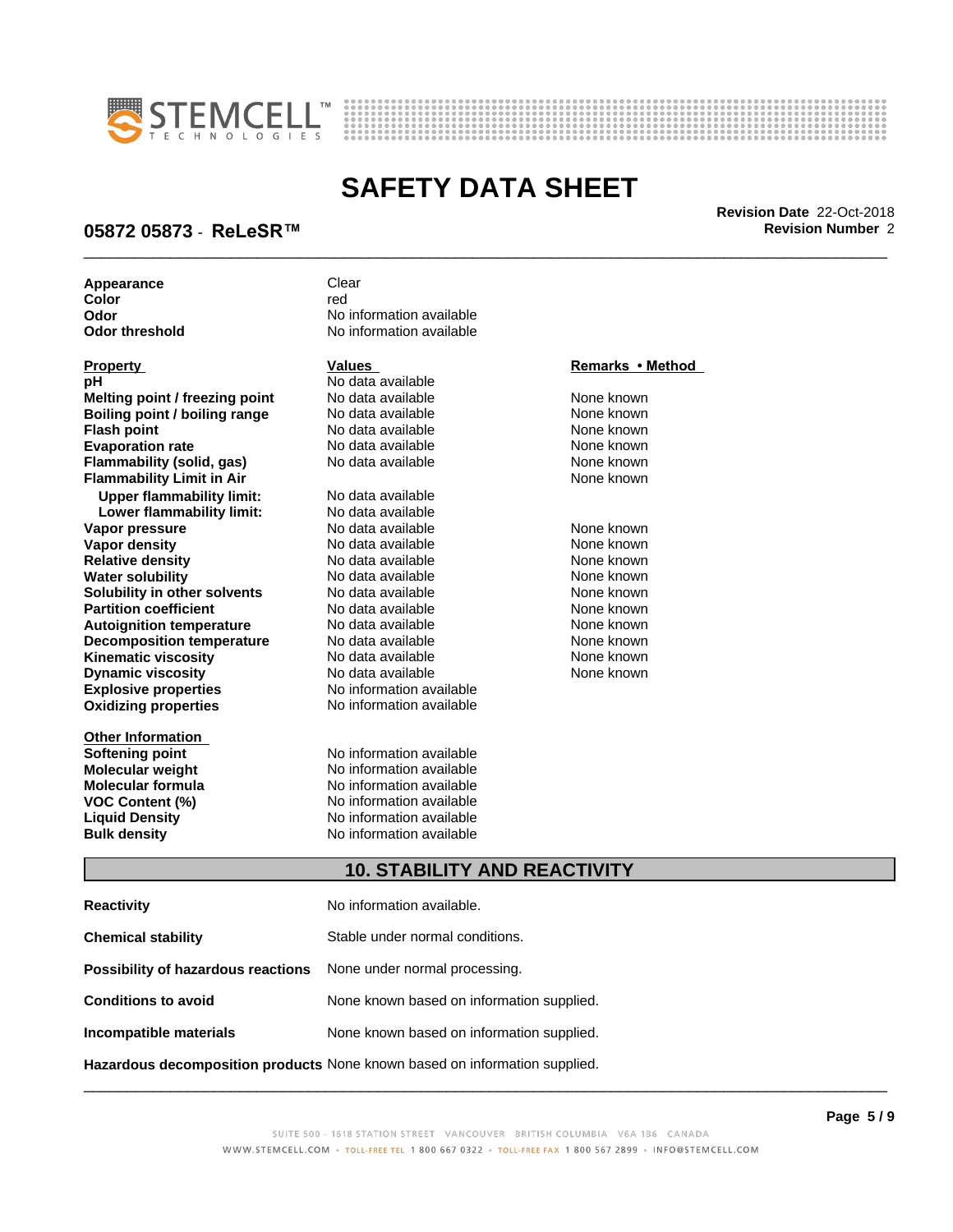



\_\_\_\_\_\_\_\_\_\_\_\_\_\_\_\_\_\_\_\_\_\_\_\_\_\_\_\_\_\_\_\_\_\_\_\_\_\_\_\_\_\_\_\_\_\_\_\_\_\_\_\_\_\_\_\_\_\_\_\_\_\_\_\_\_\_\_\_\_\_\_\_\_\_\_\_\_\_\_\_\_\_\_\_\_\_\_\_\_\_\_\_\_ **Revision Date** 22-Oct-2018

# **05872 05873** - **ReLeSR™ Revision Number** 2

|                                          | <b>11. TOXICOLOGICAL INFORMATION</b>                                                                                                                                                                                                                                                                                                                                                                                                                                 |  |
|------------------------------------------|----------------------------------------------------------------------------------------------------------------------------------------------------------------------------------------------------------------------------------------------------------------------------------------------------------------------------------------------------------------------------------------------------------------------------------------------------------------------|--|
| Information on likely routes of exposure |                                                                                                                                                                                                                                                                                                                                                                                                                                                                      |  |
| <b>Product Information</b>               |                                                                                                                                                                                                                                                                                                                                                                                                                                                                      |  |
| <b>Inhalation</b>                        | Specific test data for the substance or mixture is not available.                                                                                                                                                                                                                                                                                                                                                                                                    |  |
| Eye contact                              | Specific test data for the substance or mixture is not available.                                                                                                                                                                                                                                                                                                                                                                                                    |  |
| <b>Skin contact</b>                      | Specific test data for the substance or mixture is not available.                                                                                                                                                                                                                                                                                                                                                                                                    |  |
| Ingestion                                | Specific test data for the substance or mixture is not available.                                                                                                                                                                                                                                                                                                                                                                                                    |  |
|                                          | Symptoms related to the physical, chemical and toxicological characteristics                                                                                                                                                                                                                                                                                                                                                                                         |  |
| <b>Symptoms</b>                          | No information available.                                                                                                                                                                                                                                                                                                                                                                                                                                            |  |
| <b>Numerical measures of toxicity</b>    |                                                                                                                                                                                                                                                                                                                                                                                                                                                                      |  |
| <b>Acute toxicity</b>                    |                                                                                                                                                                                                                                                                                                                                                                                                                                                                      |  |
|                                          | 0 % of the mixture consists of ingredient(s) of unknown toxicity<br>0 % of the mixture consists of ingredient(s) of unknown acute oral toxicity                                                                                                                                                                                                                                                                                                                      |  |
| Unknown acute toxicity                   | 0 % of the mixture consists of ingredient(s) of unknown acute dermal toxicity<br>0 % of the mixture consists of ingredient(s) of unknown acute inhalation toxicity (gas)<br>0 % of the mixture consists of ingredient(s) of unknown acute inhalation toxicity (vapor)<br>0 % of the mixture consists of ingredient(s) of unknown acute inhalation toxicity (dust/mist)<br>Delayed and immediate effects as well as chronic effects from short and long-term exposure |  |
| <b>Skin corrosion/irritation</b>         | No information available.                                                                                                                                                                                                                                                                                                                                                                                                                                            |  |
| Serious eye damage/eye irritation        | No information available.                                                                                                                                                                                                                                                                                                                                                                                                                                            |  |
| Respiratory or skin sensitization        | No information available.                                                                                                                                                                                                                                                                                                                                                                                                                                            |  |
| Germ cell mutagenicity                   | No information available.                                                                                                                                                                                                                                                                                                                                                                                                                                            |  |
| Carcinogenicity                          | No information available.                                                                                                                                                                                                                                                                                                                                                                                                                                            |  |
| <b>Reproductive toxicity</b>             | No information available.                                                                                                                                                                                                                                                                                                                                                                                                                                            |  |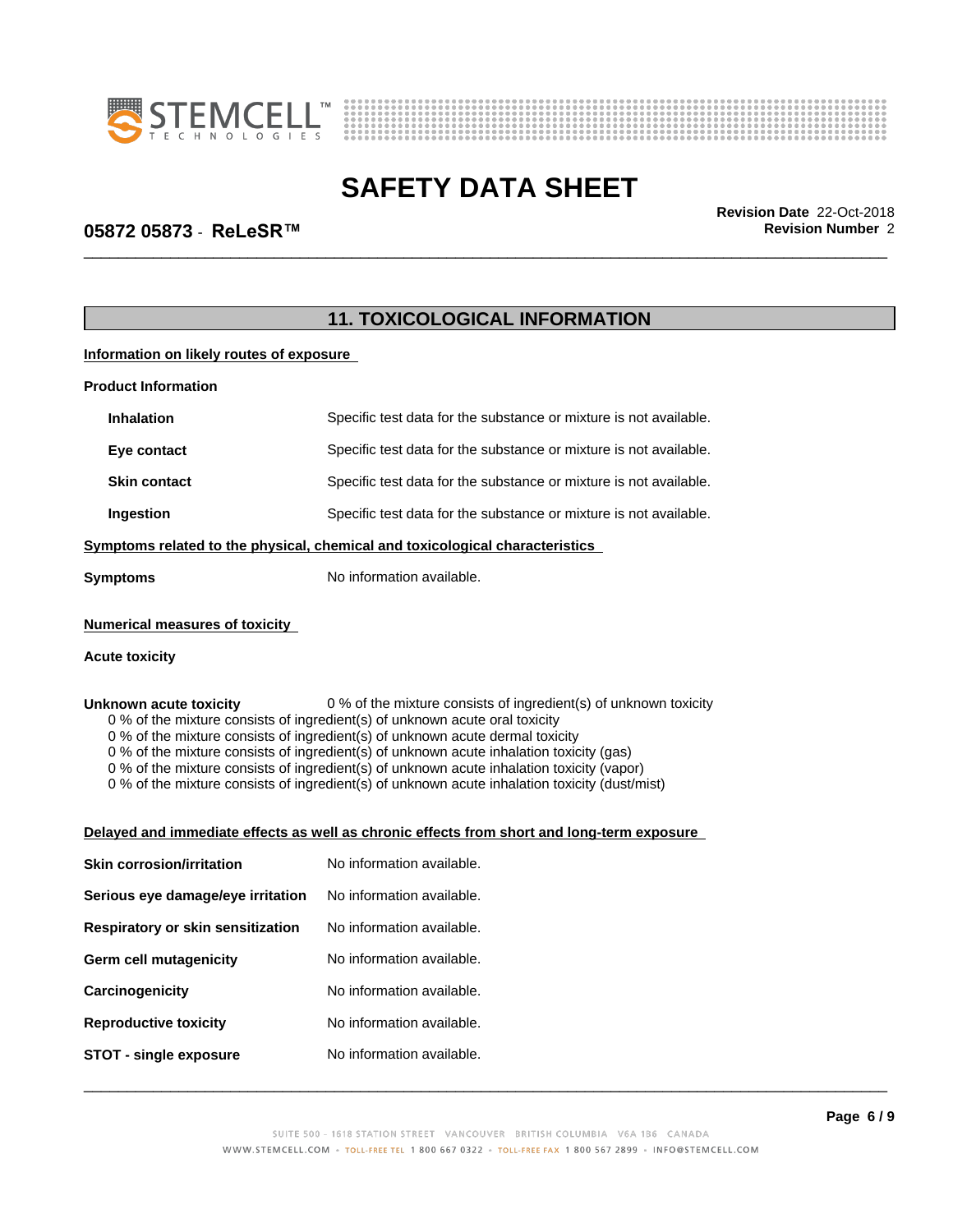



\_\_\_\_\_\_\_\_\_\_\_\_\_\_\_\_\_\_\_\_\_\_\_\_\_\_\_\_\_\_\_\_\_\_\_\_\_\_\_\_\_\_\_\_\_\_\_\_\_\_\_\_\_\_\_\_\_\_\_\_\_\_\_\_\_\_\_\_\_\_\_\_\_\_\_\_\_\_\_\_\_\_\_\_\_\_\_\_\_\_\_\_\_ **Revision Date** 22-Oct-2018

## **05872 05873** - **ReLeSR™ Revision Number** 2

| <b>STOT - repeated exposure</b> | No information available. |
|---------------------------------|---------------------------|
| <b>Aspiration hazard</b>        | No information available. |

# **12. ECOLOGICAL INFORMATION**

| <b>Ecotoxicity</b>            |                                    |
|-------------------------------|------------------------------------|
| Persistence and degradability | No information available.          |
| <b>Bioaccumulation</b>        | There is no data for this product. |
| Other adverse effects         | No information available.          |

# **13. DISPOSAL CONSIDERATIONS**

| Waste treatment methods                |                                                                                                                    |  |
|----------------------------------------|--------------------------------------------------------------------------------------------------------------------|--|
| Waste from residues/unused<br>products | Dispose of in accordance with local regulations. Dispose of waste in accordance with<br>environmental legislation. |  |
| <b>Contaminated packaging</b>          | Do not reuse empty containers.                                                                                     |  |

# **14. TRANSPORT INFORMATION**

| RID         | Not regulated |  |
|-------------|---------------|--|
| <b>IMDG</b> | Not regulated |  |
| <b>IATA</b> | Not regulated |  |
| ICAO (air)  | Not regulated |  |
| <b>MEX</b>  | Not regulated |  |
| <b>TDG</b>  | Not regulated |  |
| <b>DOT</b>  | Not regulated |  |
|             |               |  |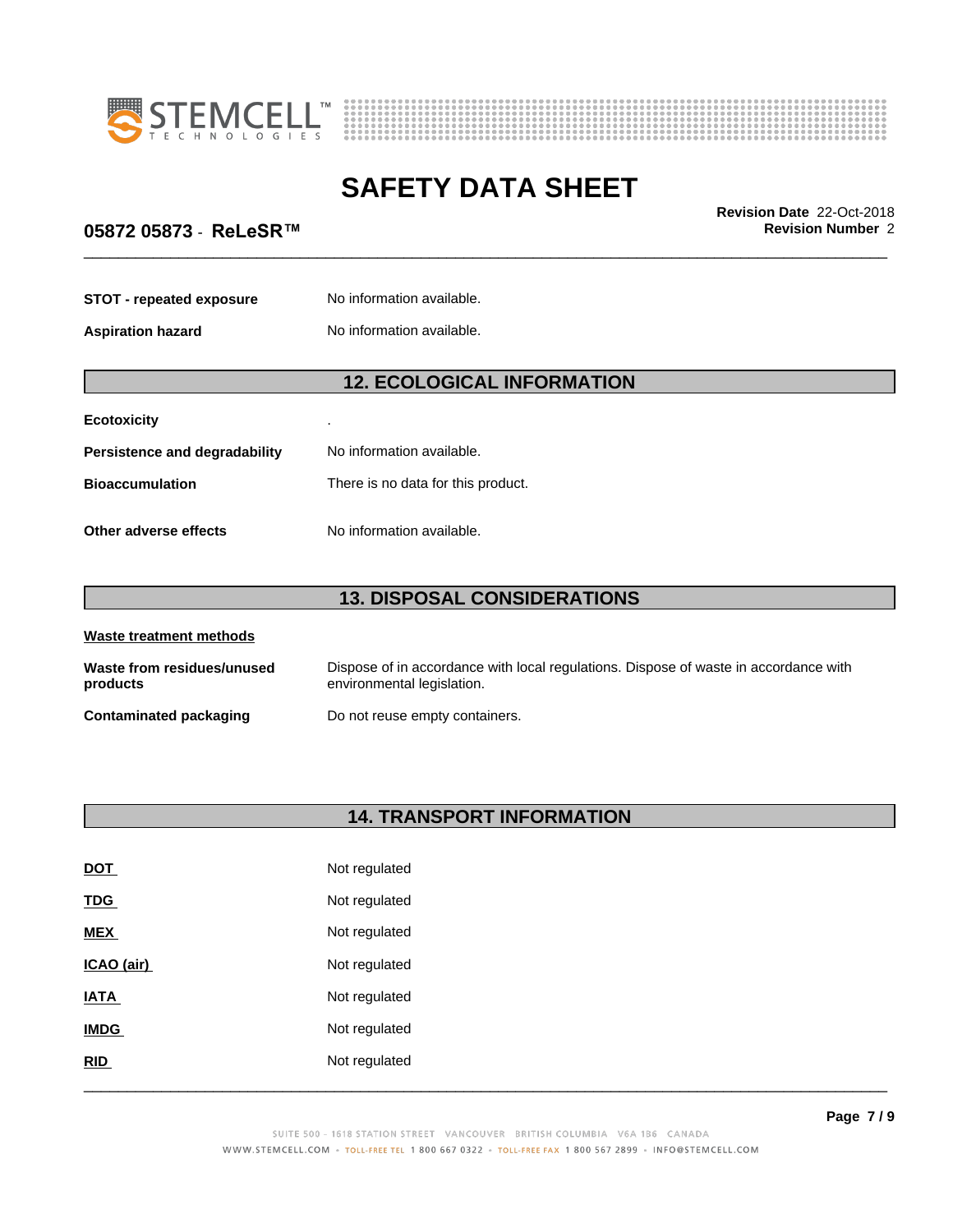



\_\_\_\_\_\_\_\_\_\_\_\_\_\_\_\_\_\_\_\_\_\_\_\_\_\_\_\_\_\_\_\_\_\_\_\_\_\_\_\_\_\_\_\_\_\_\_\_\_\_\_\_\_\_\_\_\_\_\_\_\_\_\_\_\_\_\_\_\_\_\_\_\_\_\_\_\_\_\_\_\_\_\_\_\_\_\_\_\_\_\_\_\_ **Revision Date** 22-Oct-2018

### **05872 05873** - **ReLeSR™ Revision Number** 2

ADR Not regulated

### **ADN** Not regulated

| <b>15. REGULATORY INFORMATION</b> |
|-----------------------------------|
|                                   |
| Does not comply                   |
| Does not comply                   |
| Does not comply                   |
| Does not comply                   |
| Complies                          |
| Does not comply                   |
| Complies                          |
| Does not comply                   |
|                                   |

 **Legend:**

 **TSCA** - United States Toxic Substances Control Act Section 8(b) Inventory

 **DSL/NDSL** - Canadian Domestic Substances List/Non-Domestic Substances List

 **EINECS/ELINCS** - European Inventory of Existing Chemical Substances/European List of Notified Chemical Substances

 **ENCS** - Japan Existing and New Chemical Substances

 **IECSC** - China Inventory of Existing Chemical Substances

 **KECL** - Korean Existing and Evaluated Chemical Substances

 **PICCS** - Philippines Inventory of Chemicals and Chemical Substances

 **AICS** - Australian Inventory of Chemical Substances

### **US Federal Regulations**

### **SARA 313**

Section 313 of Title III of the Superfund Amendments and Reauthorization Act of 1986 (SARA). This product does not contain any chemicals which are subject to the reporting requirements of the Act and Title 40 of the Code of Federal Regulations, Part 372.

| SARA 311/312 Hazard Categories |     |
|--------------------------------|-----|
| Acute health hazard            | No. |
| <b>Chronic Health Hazard</b>   | No. |

| <b>Chronic Health Hazard</b>      | No  |  |
|-----------------------------------|-----|--|
| Fire hazard                       | N٥  |  |
| Sudden release of pressure hazard | N٥  |  |
| <b>Reactive Hazard</b>            | No. |  |

### **CWA** (Clean Water Act)

This product does not contain any substances regulated as pollutants pursuant to the Clean Water Act (40 CFR 122.21 and 40 CFR 122.42).

### **CERCLA**

This material, as supplied, does not contain any substances regulated as hazardous substances under the Comprehensive Environmental Response Compensation and Liability Act (CERCLA) (40 CFR 302) or the Superfund Amendments and Reauthorization Act (SARA) (40 CFR 355). There may be specific reporting requirements at the local, regional, or state level